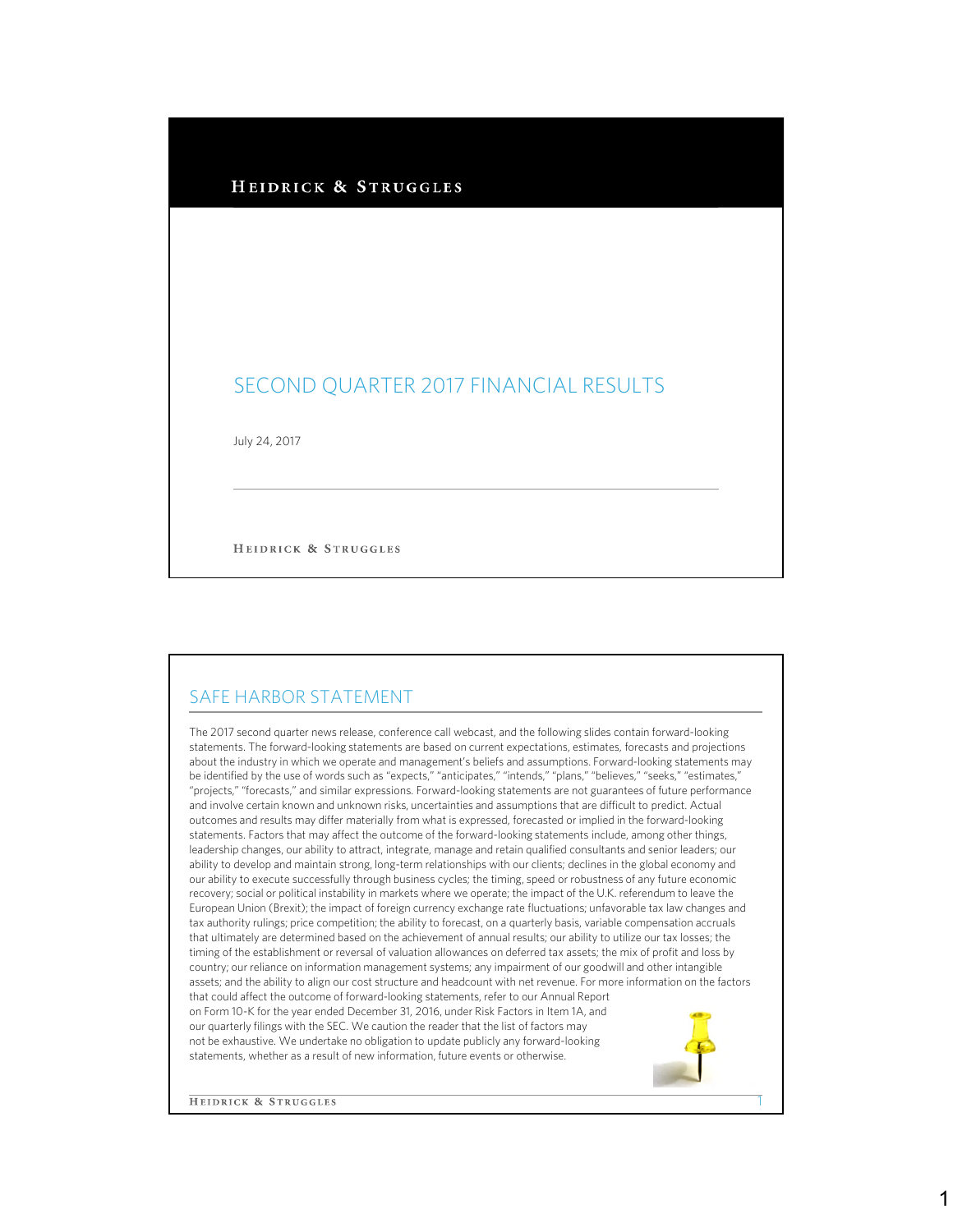

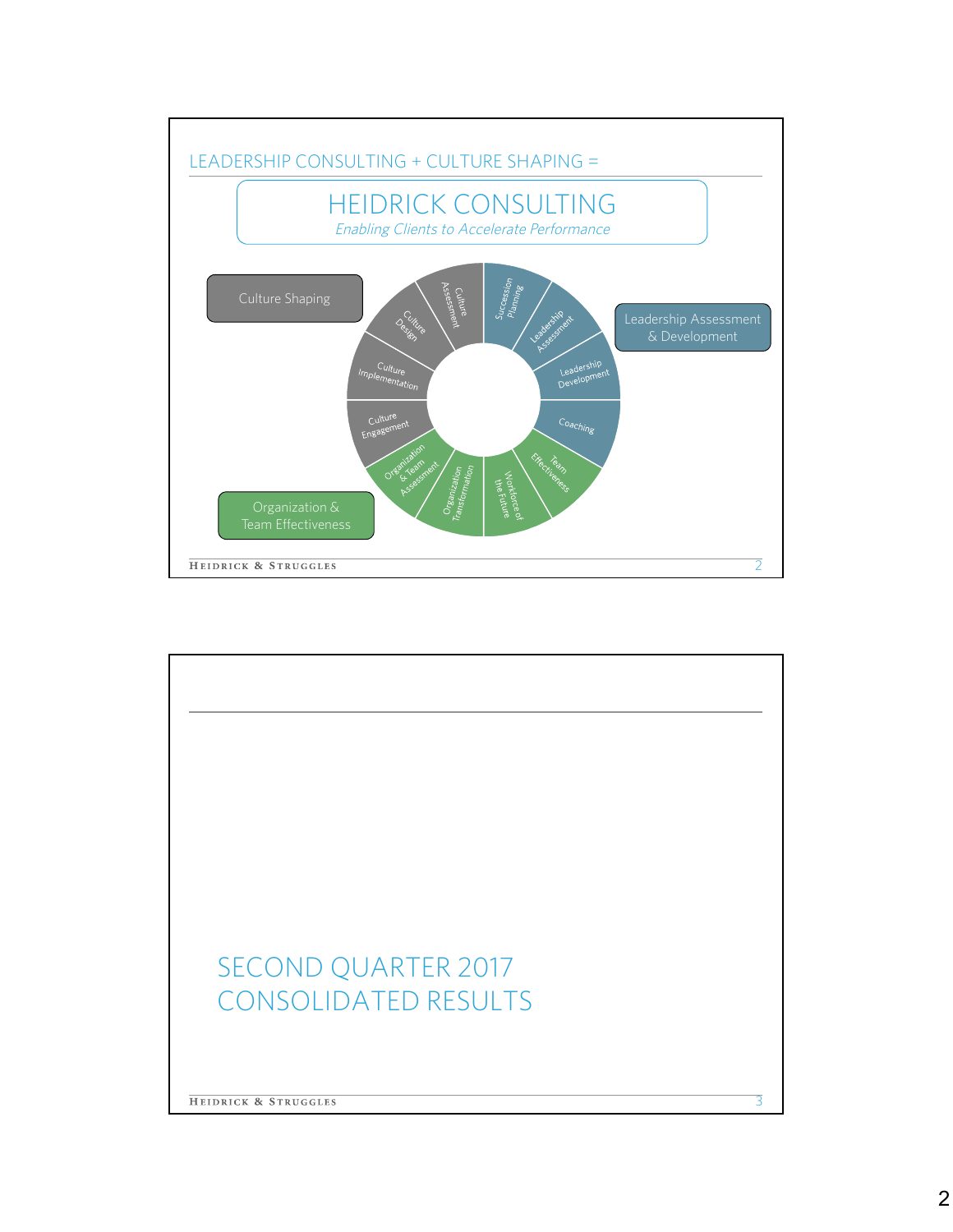

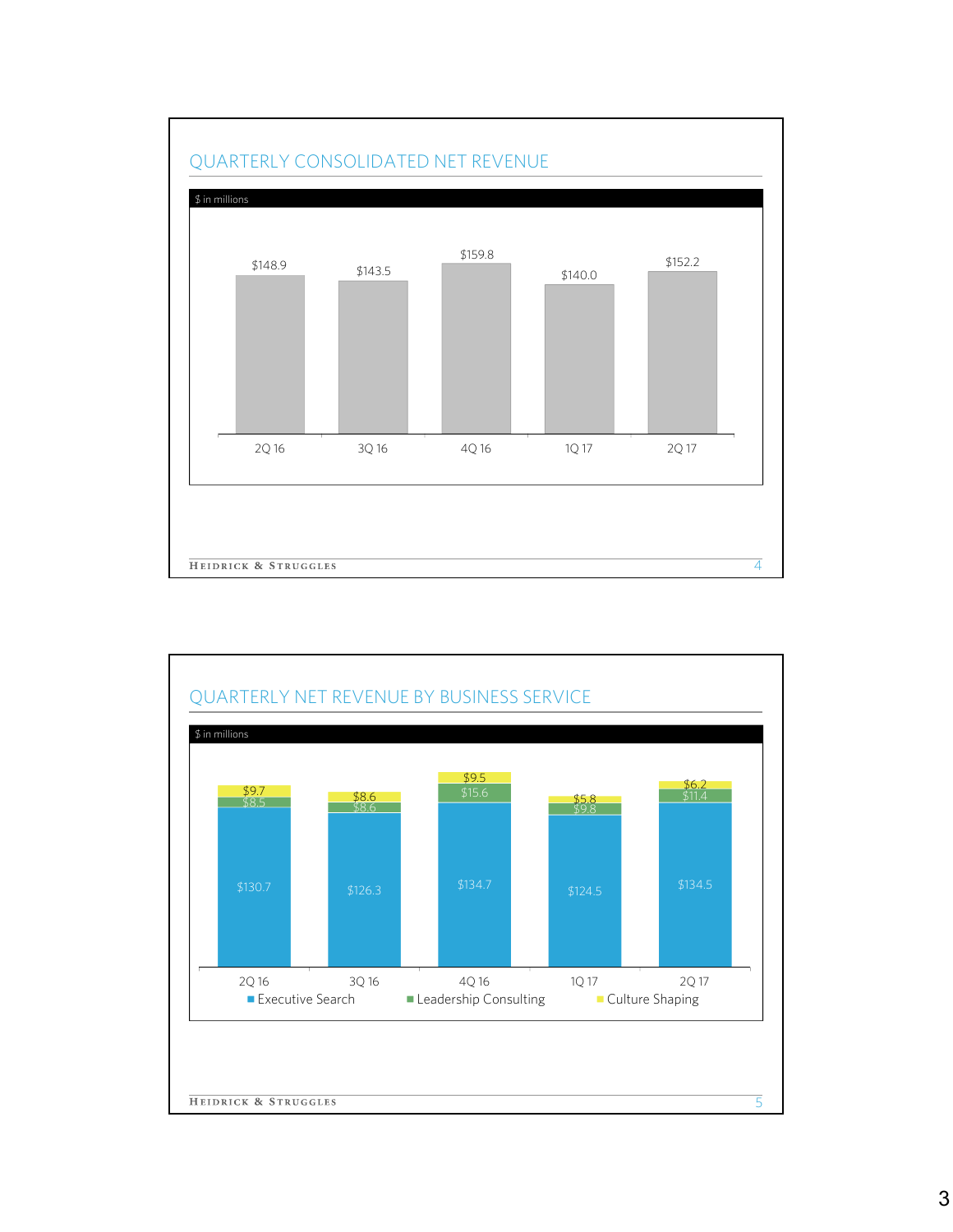

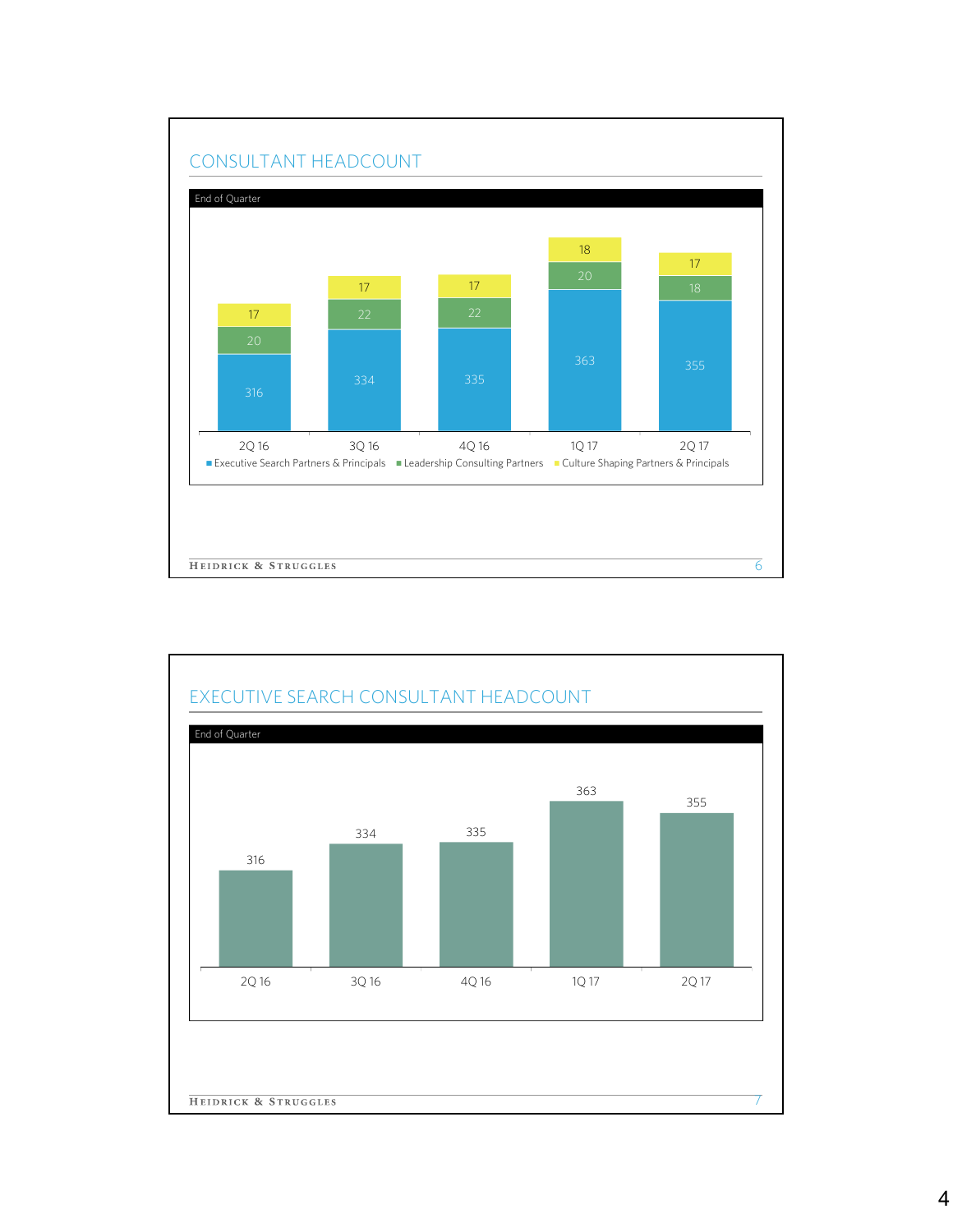

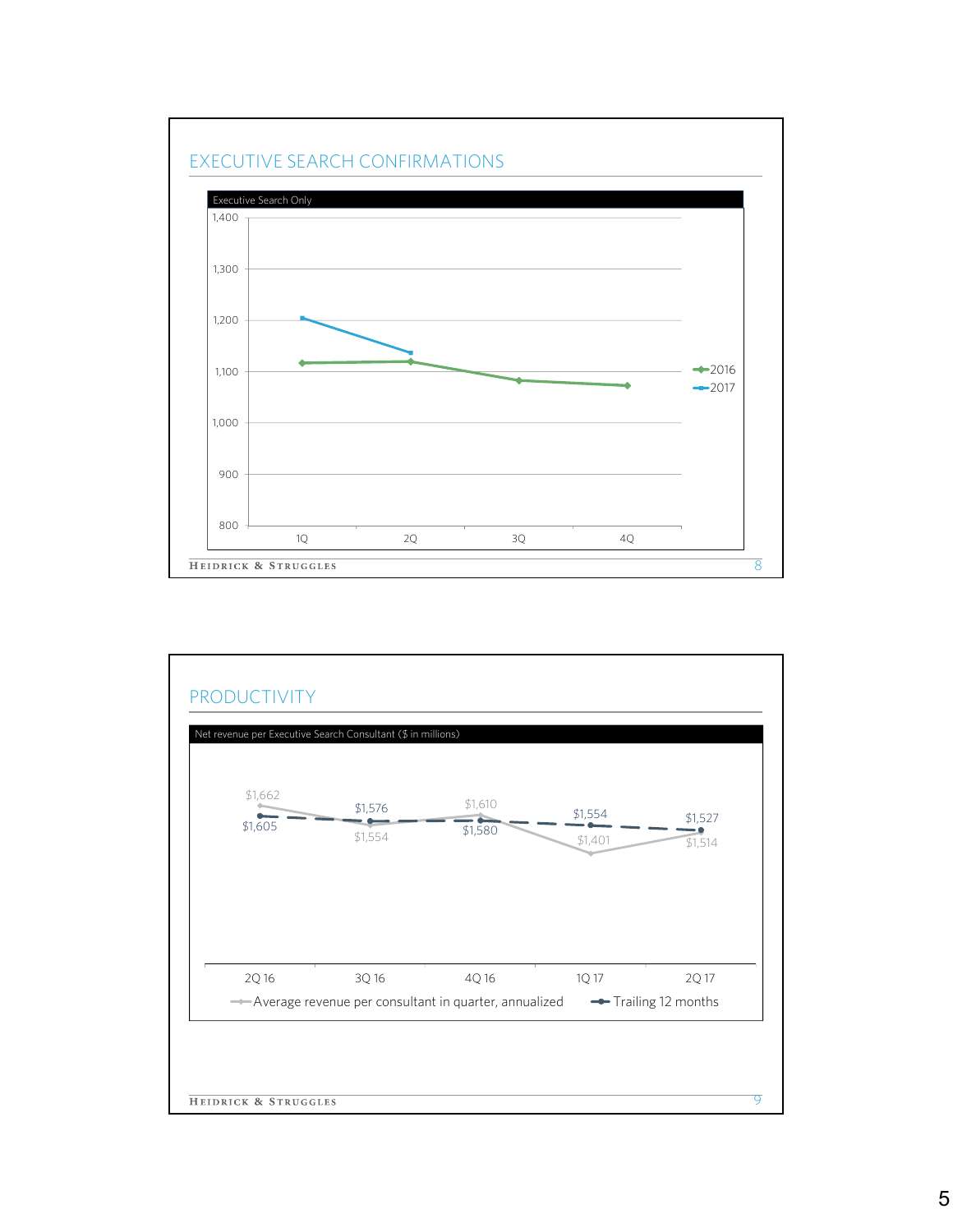

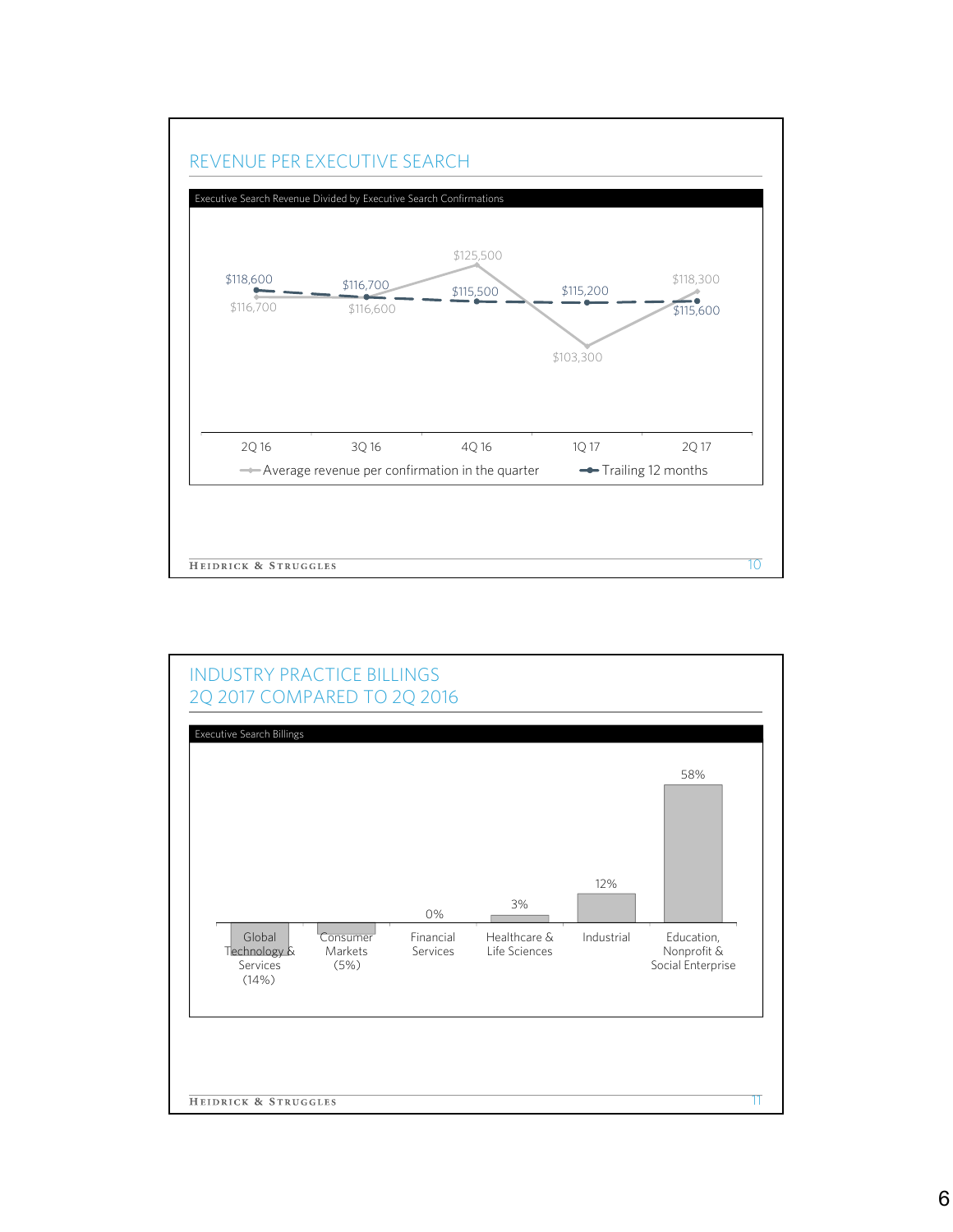

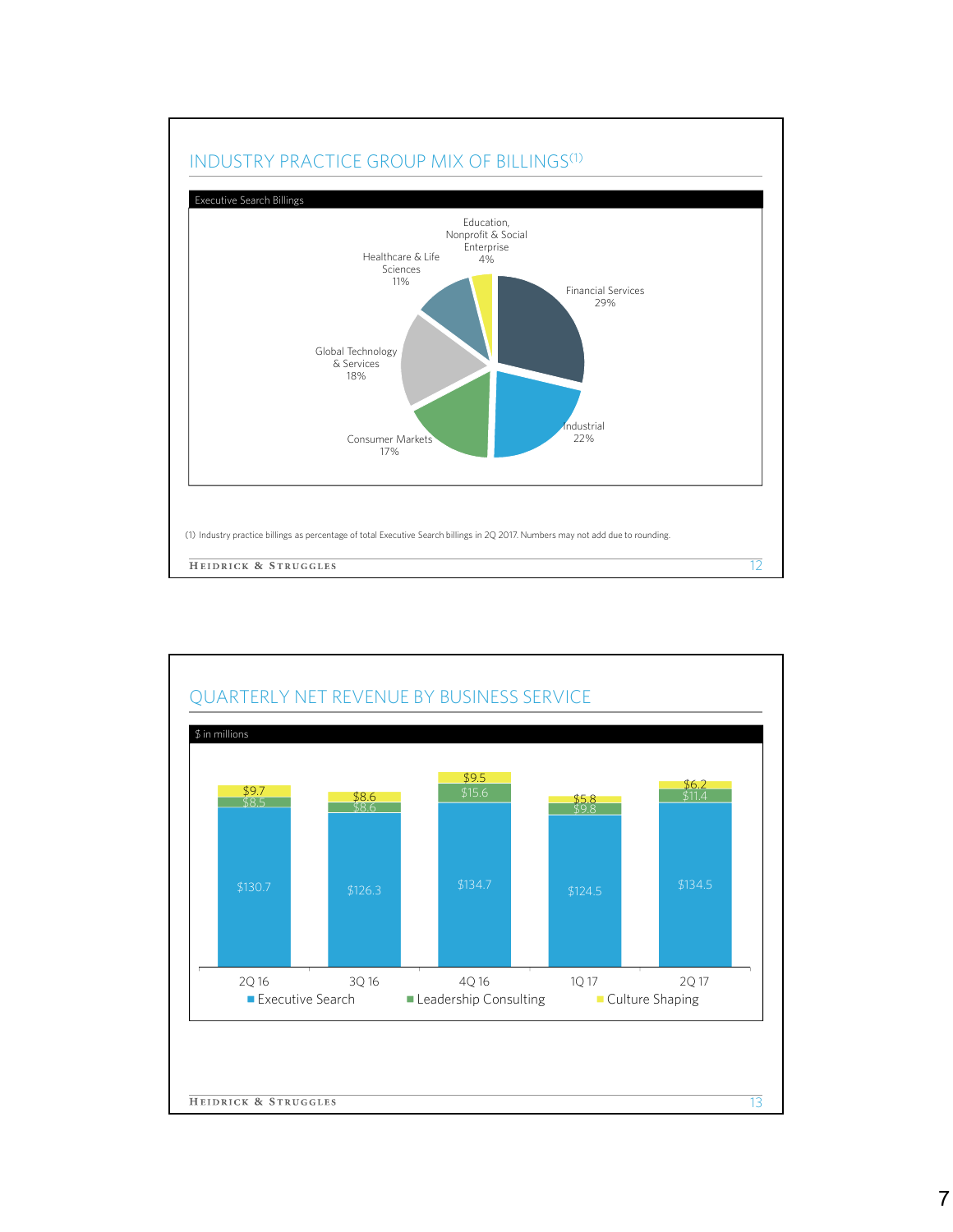

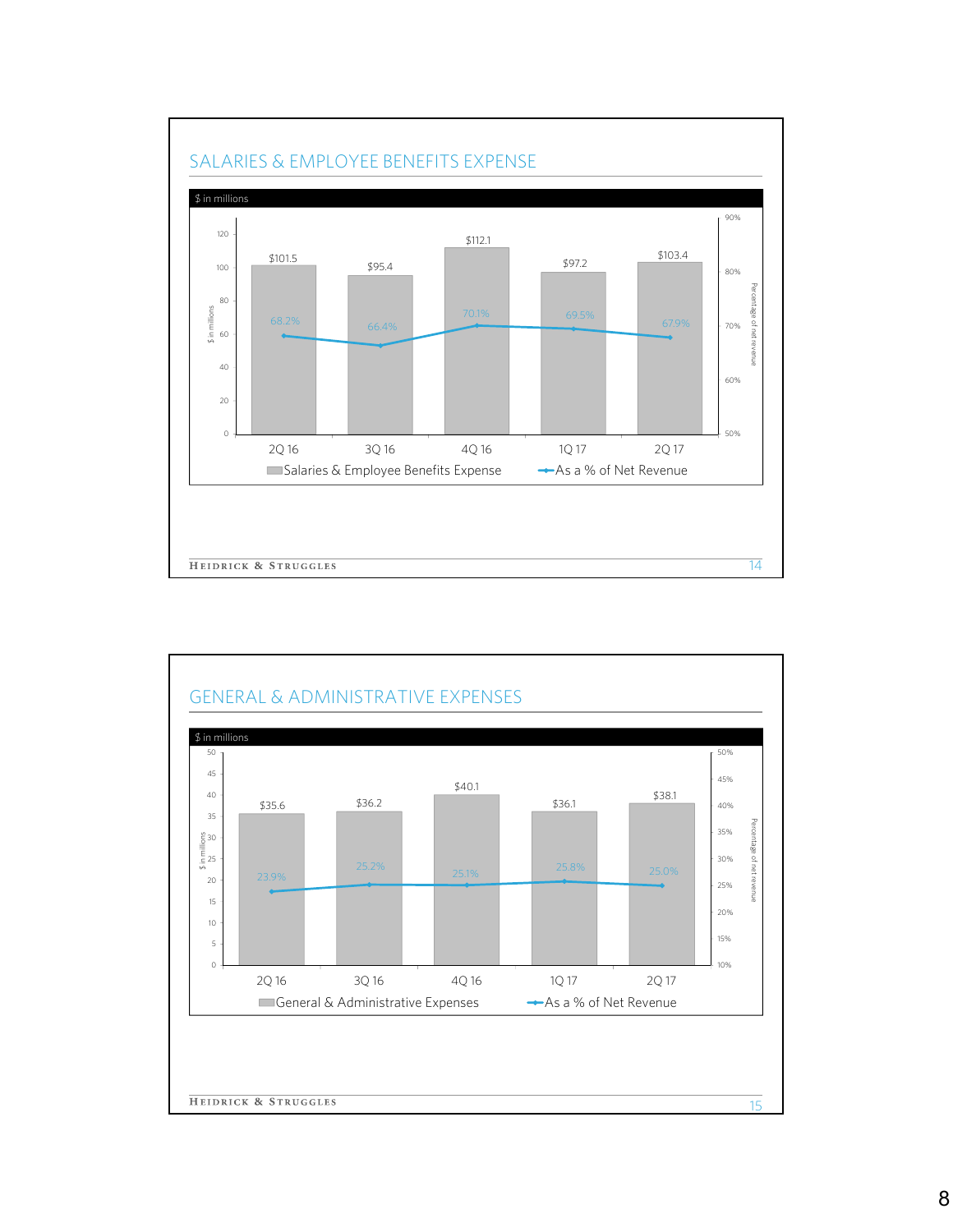

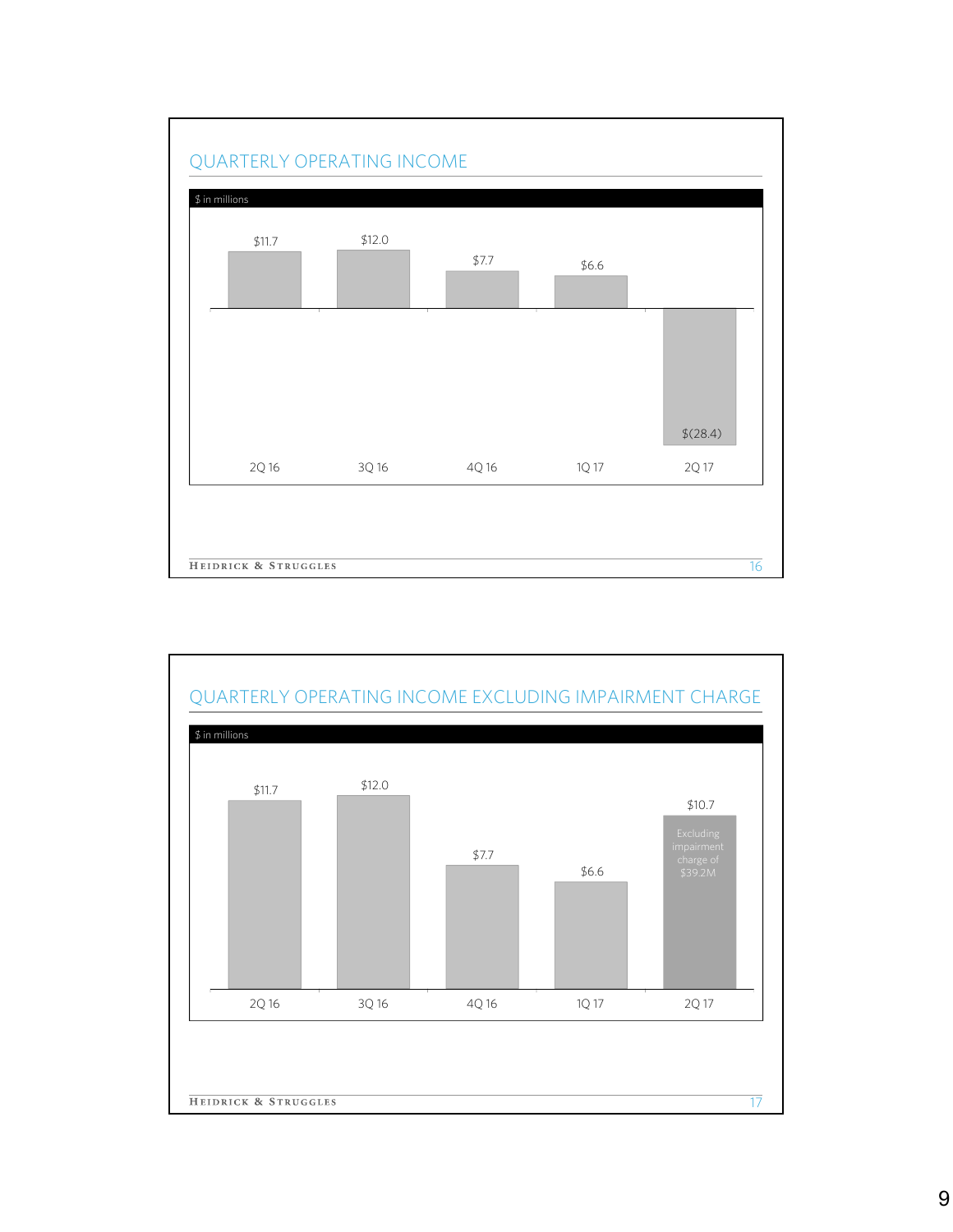

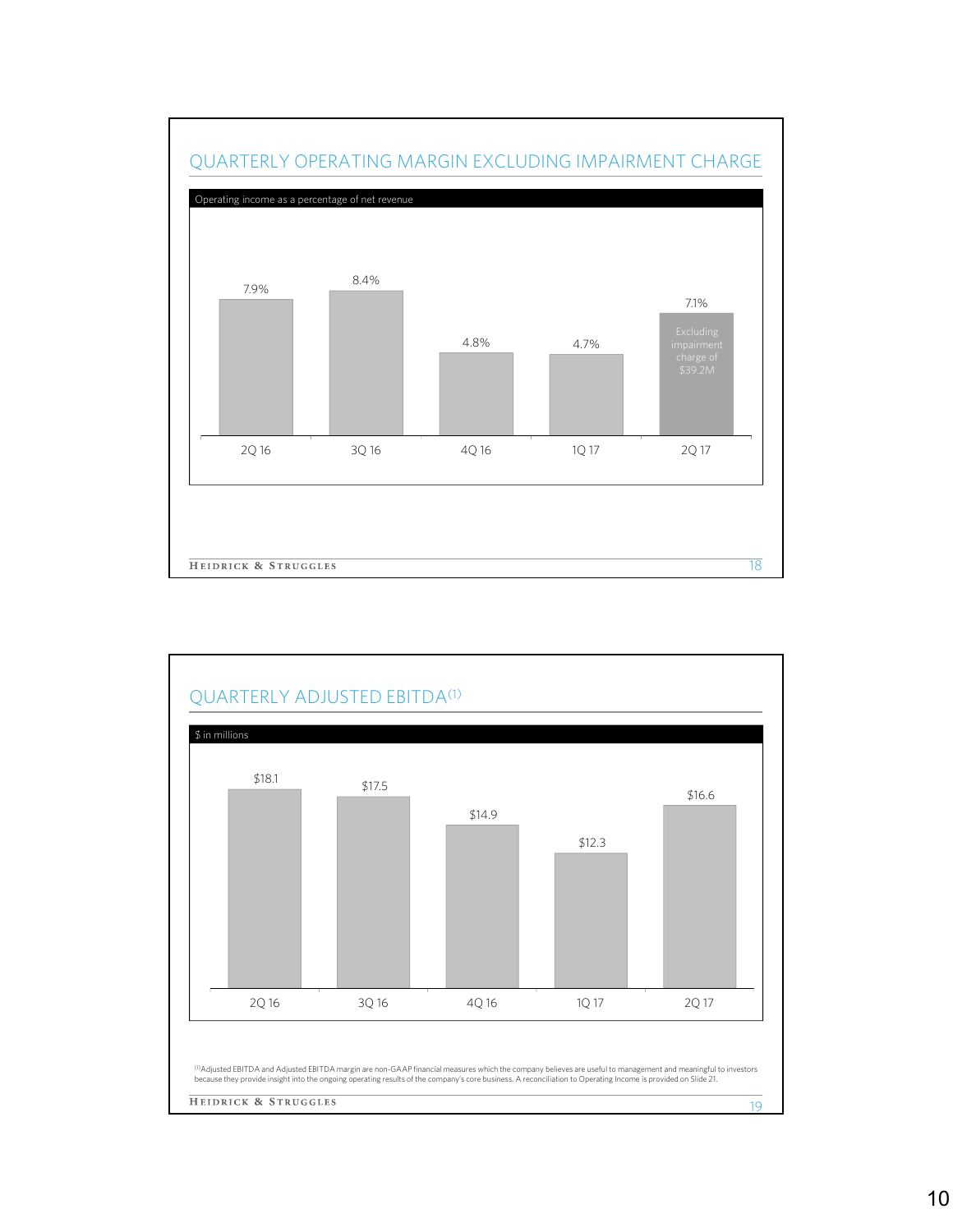

## ADJUSTED EBITDA MARGIN

We define Adjusted EBITDA as earnings before interest, taxes, depreciation, intangible amortization, stock-based compensation expense, compensation expense associated with Senn Delaney retention awards, acquisition-related earnout accretion, restructuring and impairment charges, and other non-operating income or expense.

| \$ in millions -- numbers may not foot due to rounding | 2017       | 2016                   | change       |
|--------------------------------------------------------|------------|------------------------|--------------|
| Net Income                                             | \$(18.2)   | \$<br>6.7              | \$(24.9)     |
| Interest, net                                          | \$<br>0.1  | \$<br>(0.1)            |              |
| Other, net                                             | 0.2<br>\$  | \$ (0.0)               |              |
| Provision for income taxes                             | \$(10.4)   | \$<br>5.1              |              |
| Operating Income                                       | \$(28.4)   | $\mathfrak{F}$<br>11.7 | \$(40.1)     |
| Adjustments                                            |            |                        |              |
| Salaries and employee benefits                         |            |                        |              |
| Stock-based compensation expense                       | 1.7        | 1.5                    | 0.2          |
| Senn Delaney retention awards                          | 0.0        | 0.7                    | (0.7)        |
| General and administrative expenses                    |            |                        |              |
| Depreciation                                           | 2.7        | 2.3                    | 0.4          |
| Intangible amortization                                | 1.3        | 1.7                    | (0.4)        |
| Farnout accretion                                      | 0.2        | 0.2                    | (0.0)        |
| Impairment charges                                     | 39.2       | 0.0                    | 39.2         |
| <b>Adjusted EBITDA</b>                                 | 16.6<br>\$ | 18.1<br>\$             | (1.5)<br>\$. |
| Adjusted EBITDA Margin (as % of net revenue)           | 10.9%      | 12.2%                  |              |
|                                                        |            |                        |              |
| HEIDRICK & STRUGGLES                                   |            |                        |              |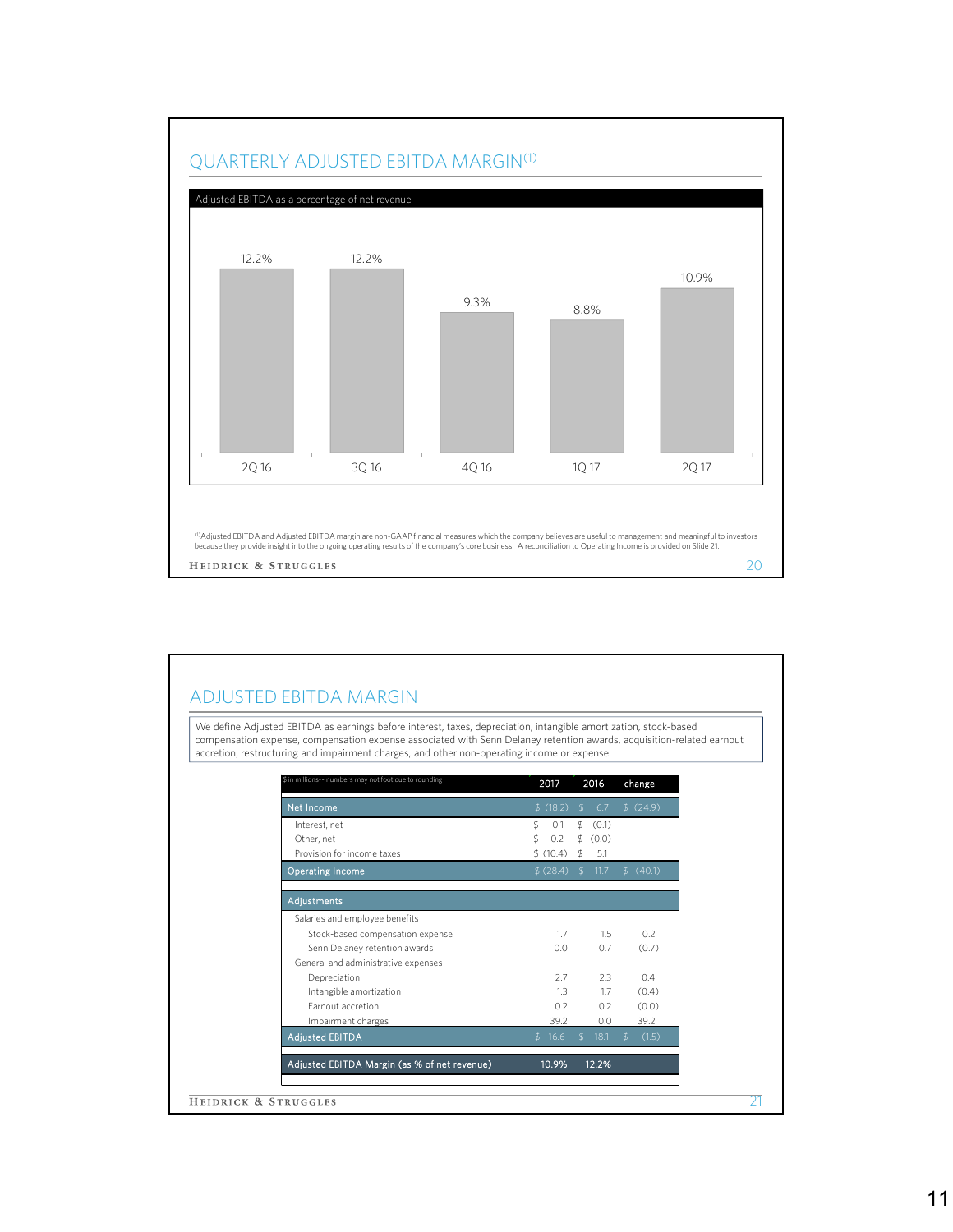

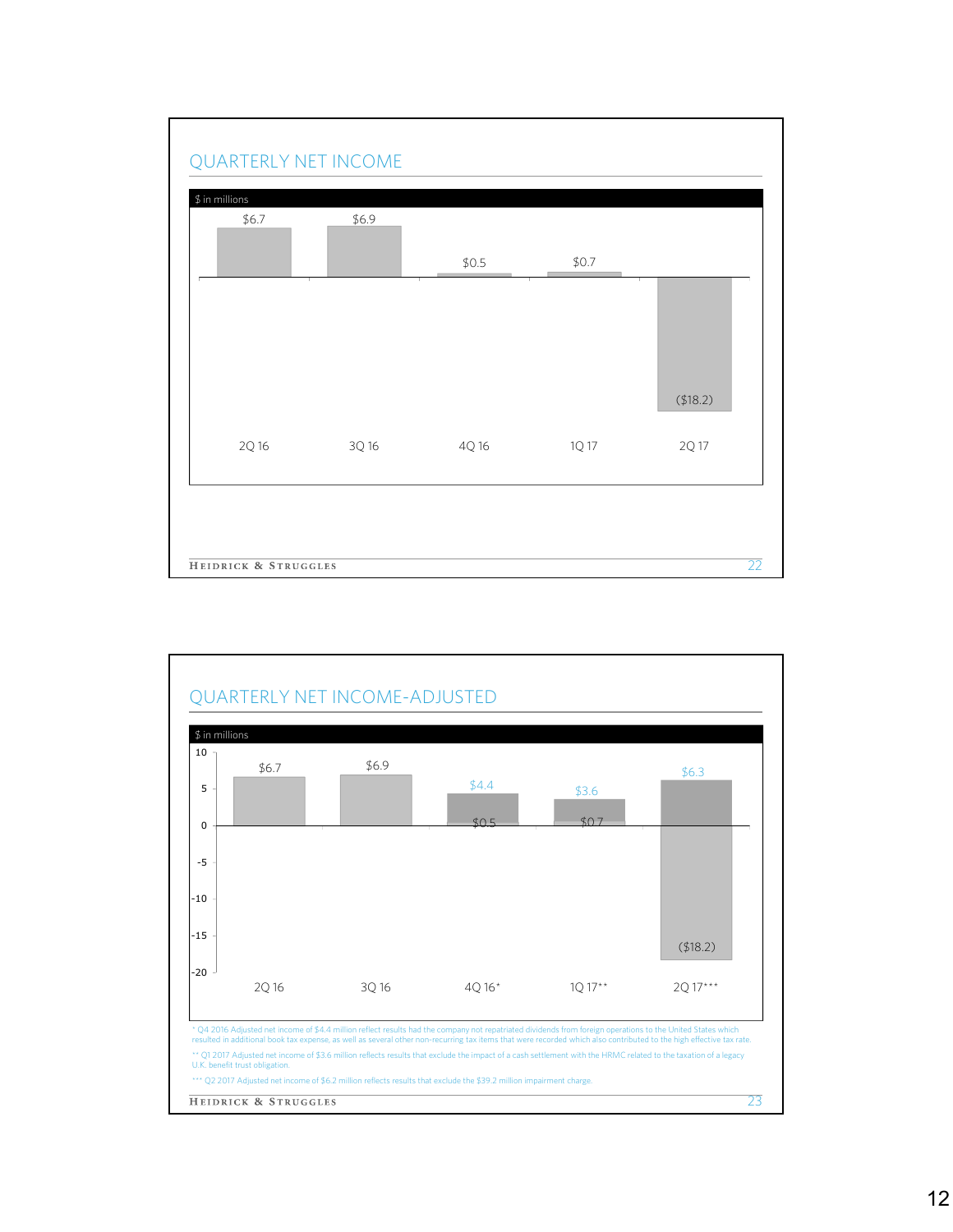

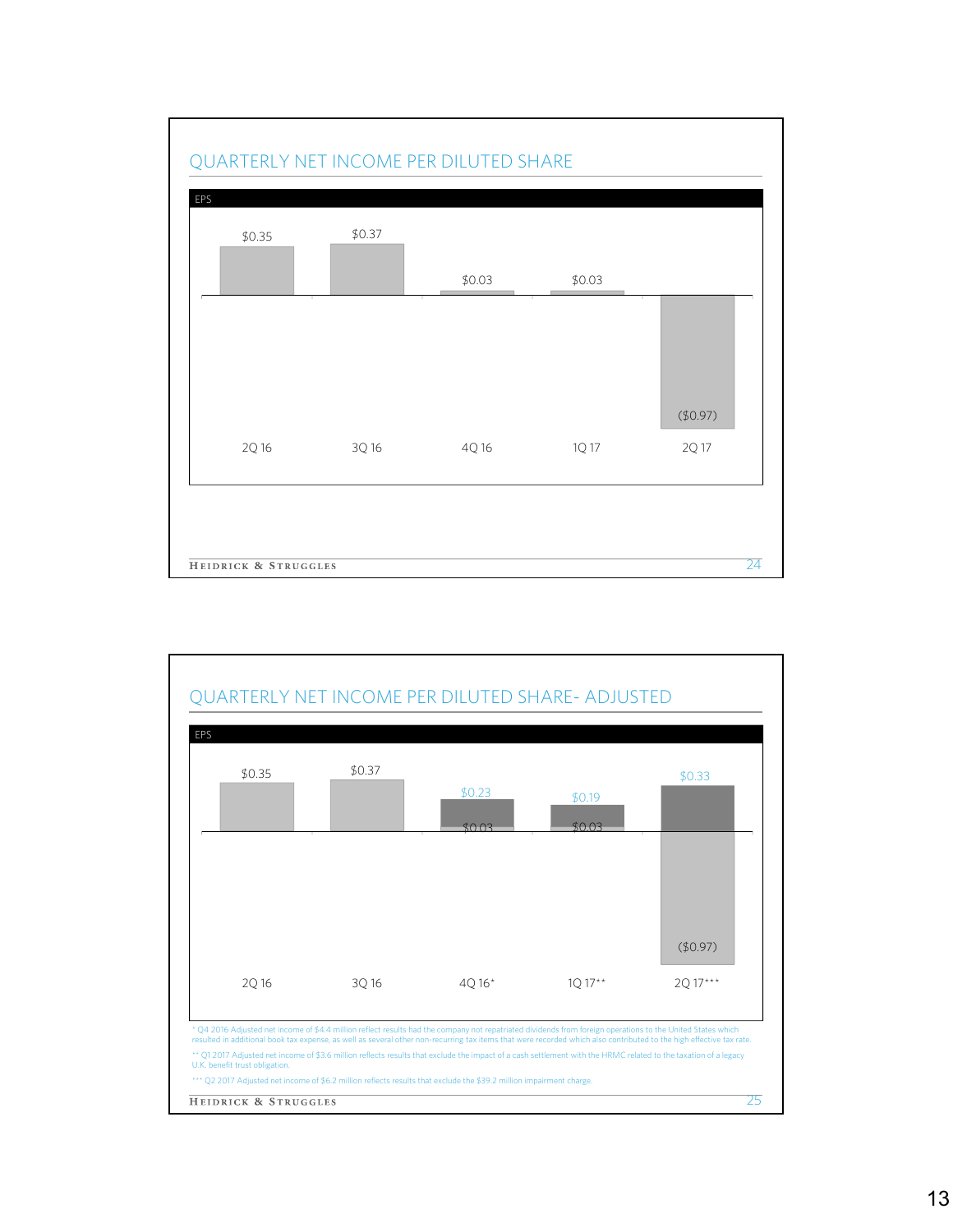

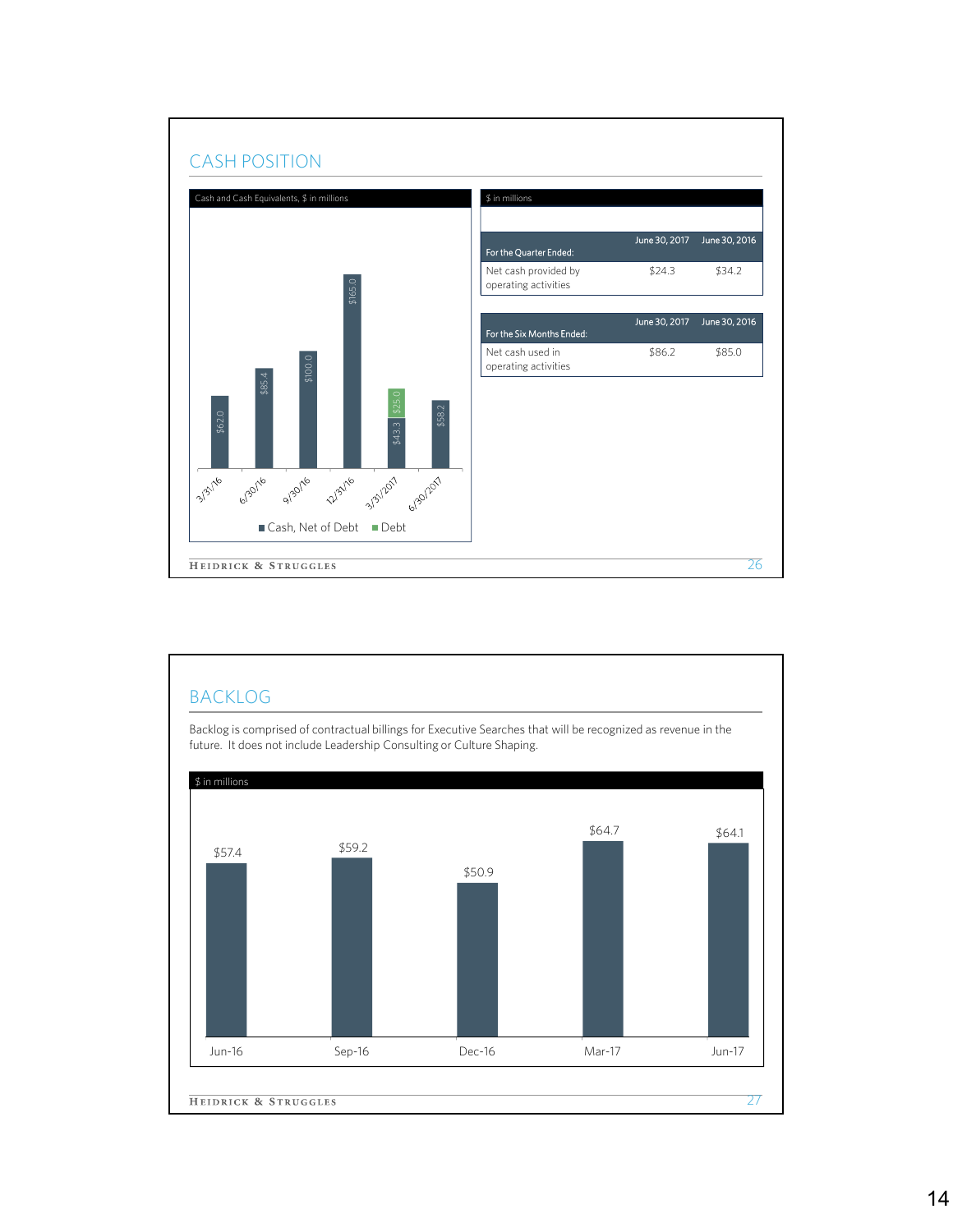